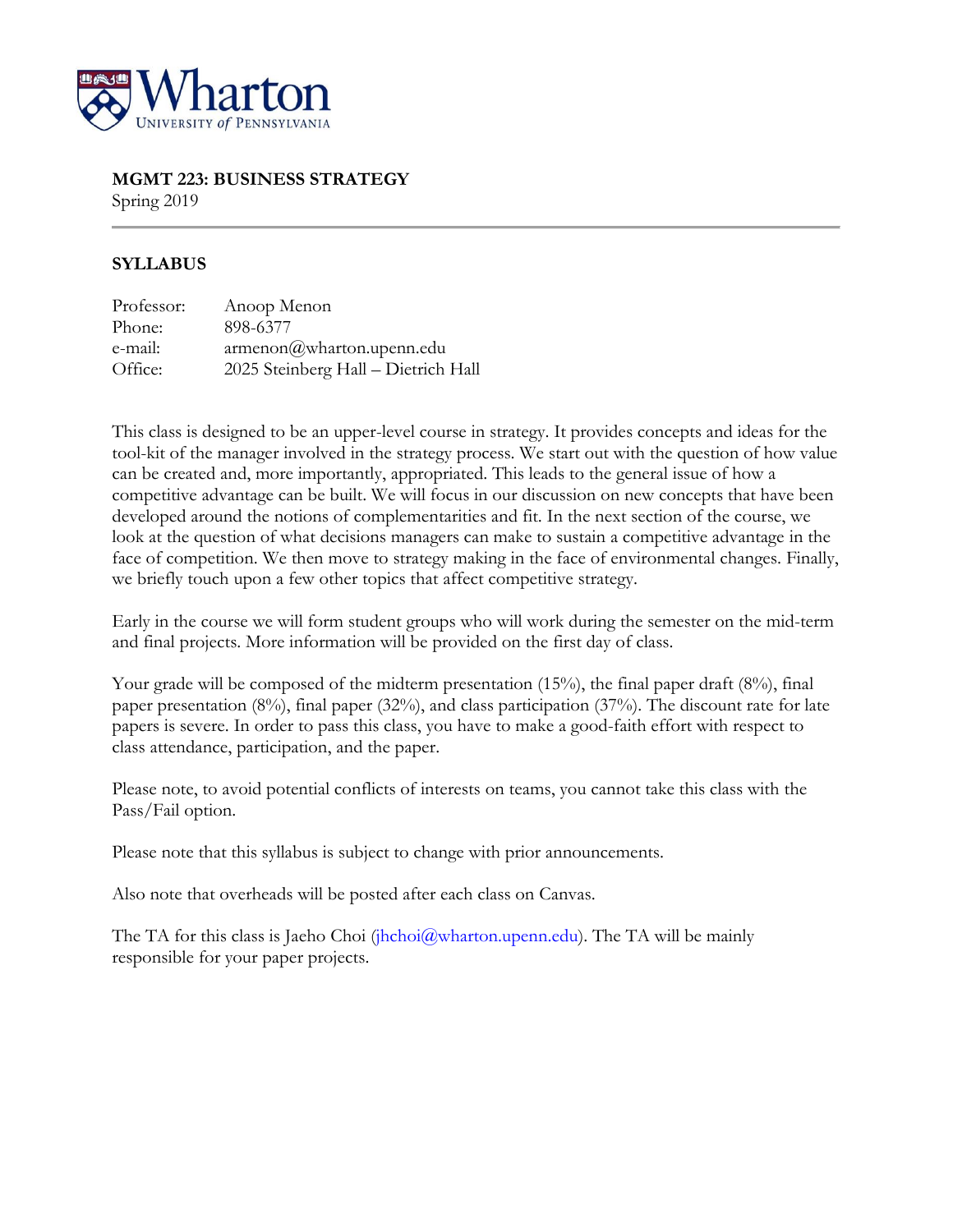#### **A short note on proper citations**

To most of you this will be probably self-evident, but I want to make sure that we all understand: Copying paragraphs from sources (magazine, newspaper articles, analyst reports etc.) without properly citing them is a SERIOUS offense! Properly citing means: if you copy word-by-word, you have to mark this by enclosing the copied text with quotation marks "" and citing the source. Even if you don't copy word-by-word, but you take someone else's idea, you have to indicate in a citation the source of that idea. This citation has to follow directly the idea (attach a footnote or an endnote). At the end of the paper, you should then list all sources that you have cited in the text.

Let me re-iterate: Non-proper citing is a very serious academic offense that in other courses has led professors to fail students and bring these students to the attention of the academic review board of the University. I think all of us want to avoid any such incident – and it is really easy to avoid such problems. Simply be careful in your papers that you attribute ideas/frameworks etc. that you use to their respective sources.

# **Midterm presentation deck (Due 2/19, before class)**

Select a firm whose strategy you would like to analyze. (This should be a different firm from the one you are analyzing for the final paper.) Address the following questions:

- 1) Industry analysis:
	- a. What industry does the firm operate in?
	- b. Conduct an industry analysis (5 Forces + complementors)
	- c. Evaluate the overall industry attractiveness.
- 2) Positioning analysis:
	- a. Describe the strategic positioning of the firm within the industry.
	- b. How does the strategic positioning of the firm address or not address these structural, industry-level features identified earlier?
- 3) Value analysis:
	- a. Identify the market segment for which the firm's (transactional) competitive advantage is the largest. Describe how you arrived at this conclusion.
	- b. For the segment identified above, address the following:
		- i. Pick a few of the particular activities that have a significant impact on the WTP, and describe how they drive WTP.
		- ii. Pick a few of the particular activities that have a significant impact on the cost, and describe how they drive it.
		- iii. Pick two pairs (4 total) of activities and show that there are complementarities between them.
		- iv. How secure is the firm from the threat of imitation from competitors? And from substitutes?
- 4) What are some challenges that this firm is facing going forward?

Please keep the presentation to 4 slides (plus 1 slide of references and (or) 1-2 slides of appendix exhibits if needed).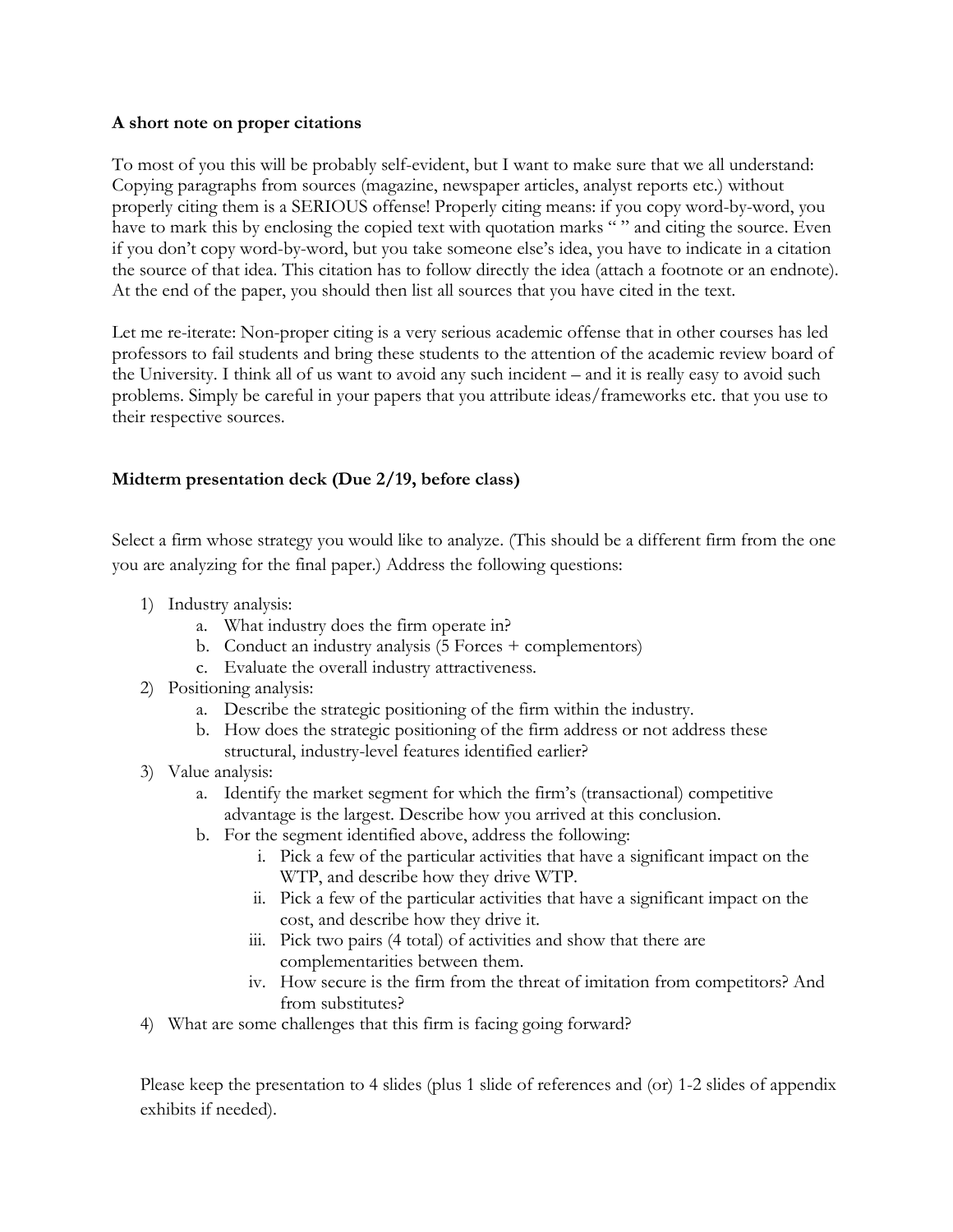# **I. PREVIEWS**

#### **1/17 Session 1: Course Logistics, What is Strategy? Five-Force Analysis**

Mintzberg, Henry, and James A. Waters. 1985. "Of Strategies, Deliberate and Emergent." *Strategic Management Journal* 6: 257–272.

Porter, Michael E. 2008. "The Five Competitive Forces that Shape Strategy." *Harvard Business Review*, January, pp. 79-93.

#### **1/22 Session 2: Preview Case**

*Case*: Intel Corporation: 1968-1997, 9-797-137

*Complete Team Sign-Up by 5pm on 1/23 via Canvas*

# **II. VALUE CREATION, APPROPRIATION, AND FIT**

#### **1/24 Session 3: Complementors**

Brandenburger, Adam M., and Barry J. Nalebuff. 1996. Co-opetition pp. 11–34.

*Case*: Power Play (A): Nintendo in 8-bit Video Games, 9-795-102

## **1/29 Session 4: Value Creation, Value Appropriation**

Brandenburger, Adam, and Harborne Stuart. 1996. "Value-Based Business Strategy." *Journal of Economics and Management Strategy* 5 (1): 5–24.

*Group Topic Proposals for Midterm and Final Due at the Beginning of Class 1/29*

## **1/31 Session 5: Positioning, Tradeoffs, Complementarities and Fit**

Porter, Michael E. 1996. "What is Strategy?" *Harvard Business Review* (November-December): 3–20.

Milgrom, Paul, and John Roberts. 1992. Economics, Organization, and Management Chapter 4, pp. 108–116.

Milgrom, Paul, and John Roberts. 1995. "Complementarities and Fit: Strategy, Structure, and Organizational Change in Manufacturing." *Journal of Accounting and Economics* 19: 179–208.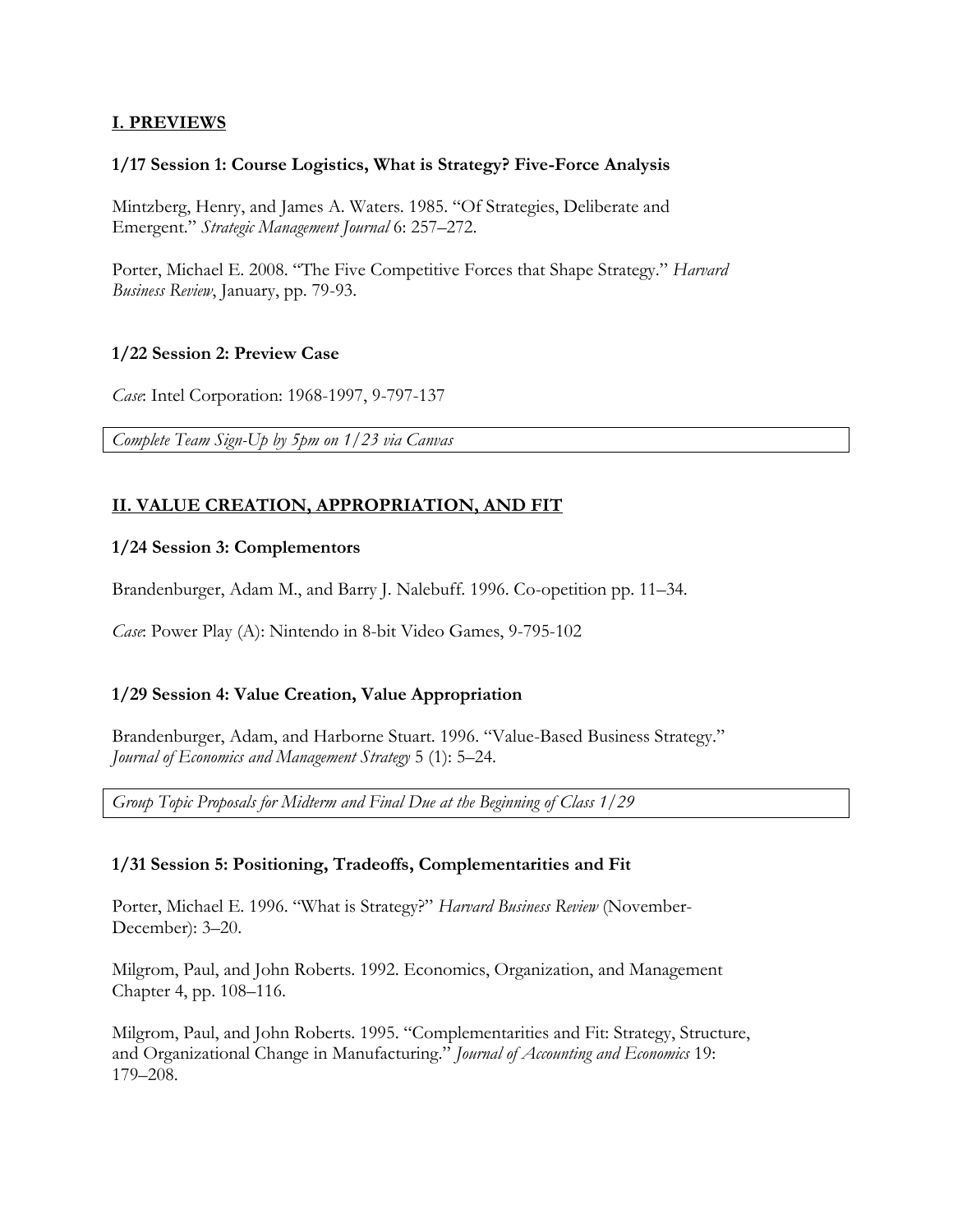Skim: Siggelkow, Nicolaj. 2002. "Evolution toward Fit." *Administrative Science Quarterly*, 47: 125- 159.

Optional: Collis, David J. and Michael G. Rukstad. 2008. "Can You Say What Your Strategy Is?" *Harvard Business Review*, April, pp. 82-90.

*Please turn in a hardcopy of Lincoln's activity system at the beginning of class – this is an individual assignment*

# **2/5 Session 6: Positioning Applied: Low Cost**

*Case*: Airborne Express (A), 9-798-070

## **2/7 Session 7: Positioning Applied: Differentiator**

*Case*: Tesla Motors, 9-714-413

## **2/12 Session 8: Positioning Applied**

*Case:* LEGO (A): The Crisis, N9-73-478

## **2/14 Time for Research: No Class**

## **III. IT'S YOUR TURN – PART I**

## **2/19 Session 9: Midterm Presentations**

*The slide decks of all teams due at the beginning of class 2/19*

## **2/21 Session 10: Midterm Presentations**

## **IV. COMPETITION AND STRATEGIC THINKING**

## **2/26 Session 11: Competition 1**

*Case*: Bitter Competition: HSC vs. Nutrasweet (A): 9-794-079

## **2/28 Session 12: Competition 2**

*Case*: British Satellite Broadcasting vs. Sky Television: 9-794-031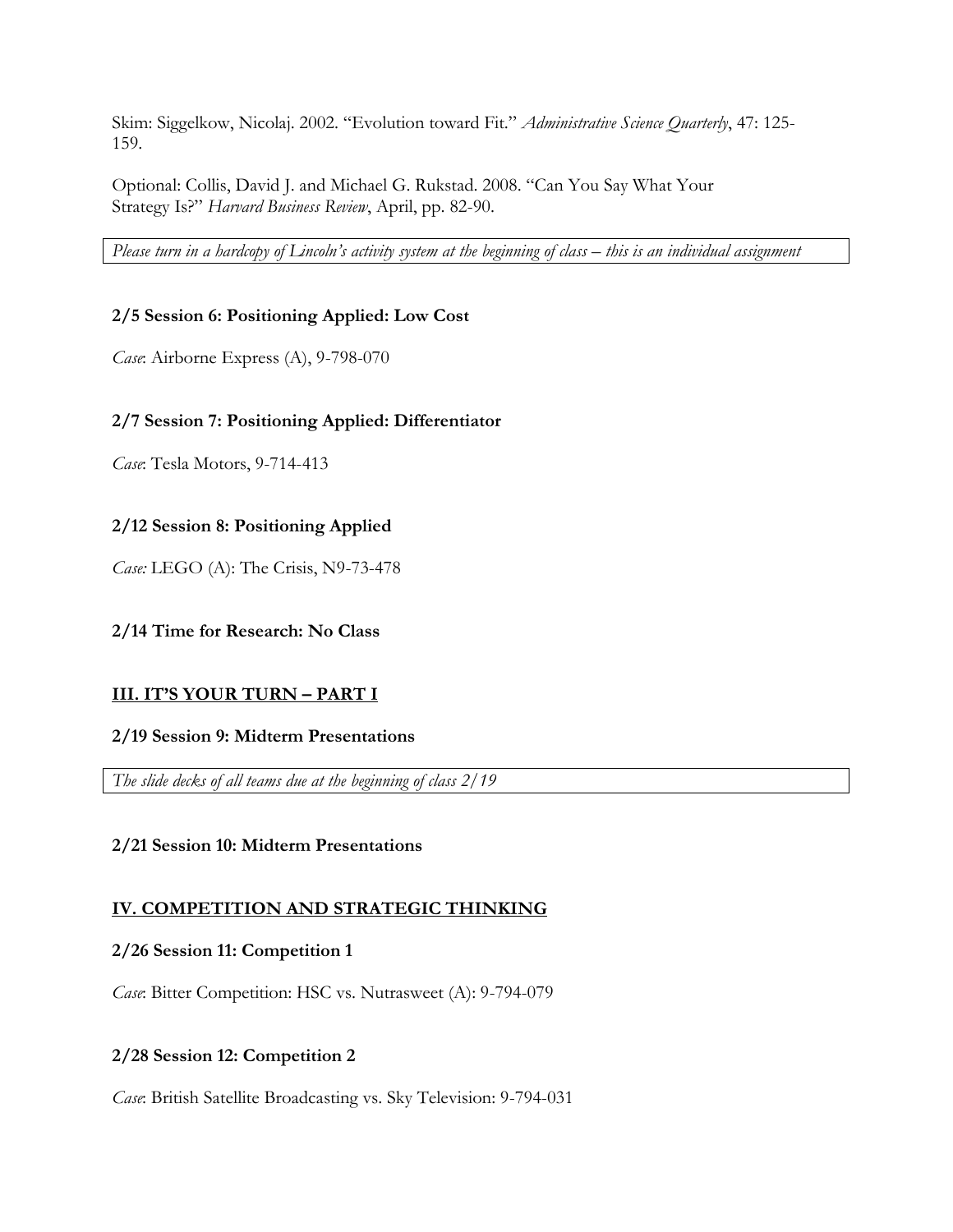# **3/5, 3/7 Spring Break: No Class**

## **3/12 Session 13: Competition 3**

*Case:* Alibaba's Taobao (A): 9-709-456

# **3/14 Session 14: Strategic Design & Thinking: A Special Operations Perspective**

*Guest speaker*: Anthony Moffitt, Australian Special Forces (*Retd.)*

# **V. STRATEGIC CHANGE**

#### **3/19 Session 15: Strategic Inflection Points, Increasing Returns**

Grove, Andrew S. 1996. Only the Paranoid Survive. pp. 27–35.

Arthur, Brian W. 1996. "Increasing Returns and the New World of Business." *Harvard Business Review* (July-August): 101–109.

#### **3/21 Session 16: Architectural, Disruptive Change, Change in the Presence of Fit**

Bower, Joseph L., and Clayton Christensen. 1994. "Disruptive Technologies: Catching the Wave." *Harvard Business Review*, January-February: 43–53.

Henderson, Rebecca M. and Kim B. Clark. 1990. "Architectural Innovation: The Reconfiguration of Existing Product Technologies and the Failure of Established Firms." *Administrative Science Quarterly* 35: 9–30.

Siggelkow, Nicolaj. 2001. "Change in the Presence of Fit: The Rise, the Fall, and the Renaissance of Liz Claiborne." *Academy of Management Journal*, 44, pp. 838-857.

Optional: Sosa, Manuel, Steven D. Eppinger, and Craig M. Rowles. 2007. "Are Your Engineers Talking to One Another When They Should?" *Harvard Business Review*, November, pp. 133-142.

Optional: Christensen, Clayton M. 1997. The Innovator's Dilemma pp. 3–28.

## **3/26 Session 17: Barriers to Change 1**

*Case*: Kodak and the Digital Revolution (A): 9-705-448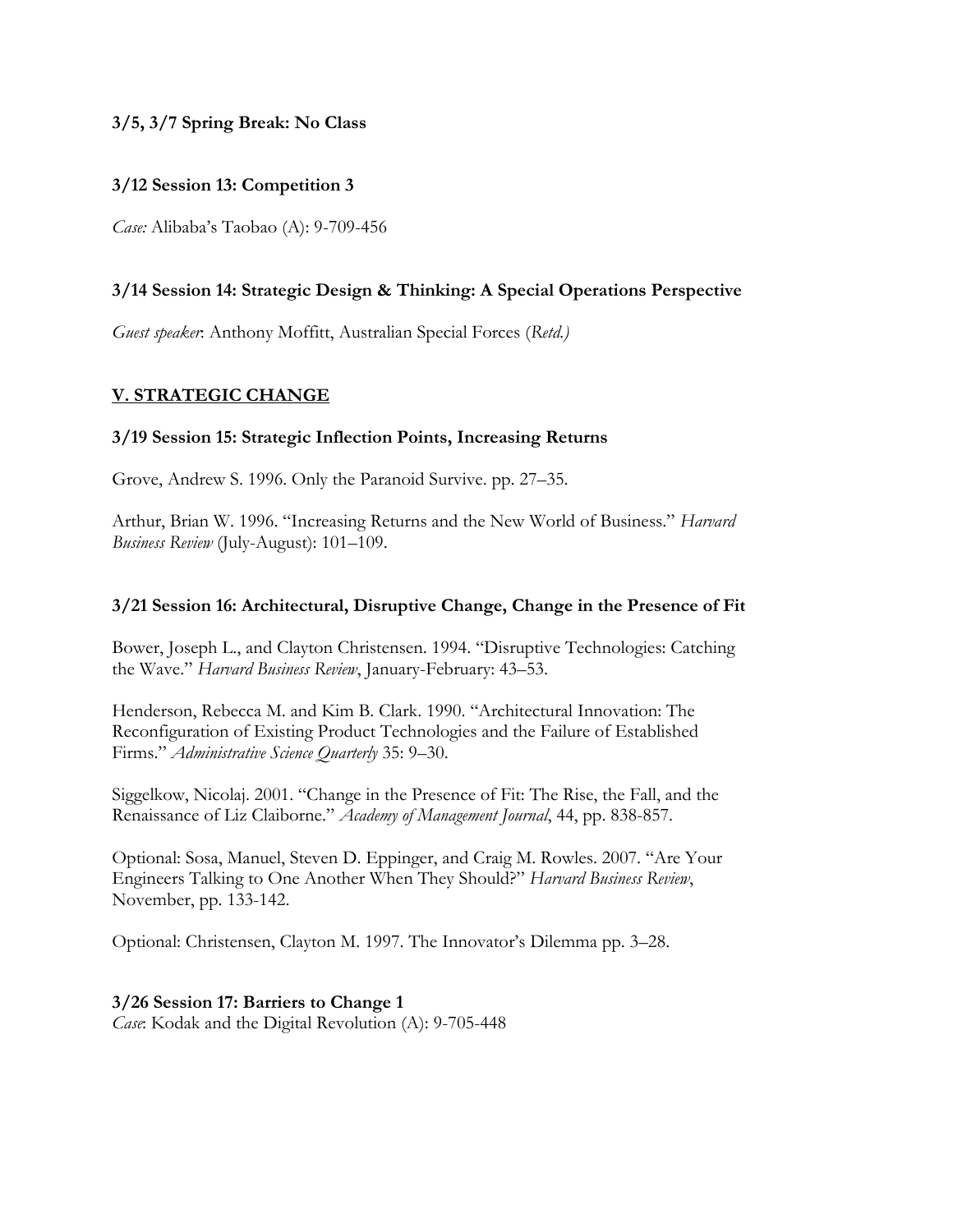## **3/28 Session 18: Leadership during Strategic Change**

*Guest speaker*: Patrick Lafferty, U.S. President, mcgarrybowen

*Final Group Paper Draft Due by noon 3/28*

#### **4/2 Session 19: Information Asymmetry and Entry**

*Case*: Honda (A): 9-384-049

#### **4/4 Session 20: Barriers to Change 2**

*Case*: *will be distributed in previous class*

## **VI. TOPICS**

#### **4/9 Session 21: Strategy and Cognition**

Gavetti, Giovanni. 2011. "The New Psychology of Strategic Leadership," *Harvard Business Review* (July-August): 118–125.

Menon, Anoop R. 2017. "Bringing Cognition into Strategic Interactions: Strategic Mental Models and Open Questions." *Forthcoming in the Strategic Management Journal*.

Optional: Kahneman, Daniel, Dan Lovallo, and Olivier Sibony. 2011. "Before You Make that Big Decision." Harvard Business Review (June): 51–60.

## **4/11 Session 22: Strategy, Big Data, Artificial Intelligence**

*Materials will be distributed in previous class*

## **4/16 Time for Research: No Class**

#### **VII. IT'S YOUR TURN – PART II**

**4/18 Session 23: Final Presentations**

**4/23 Session 24: Final Presentations**